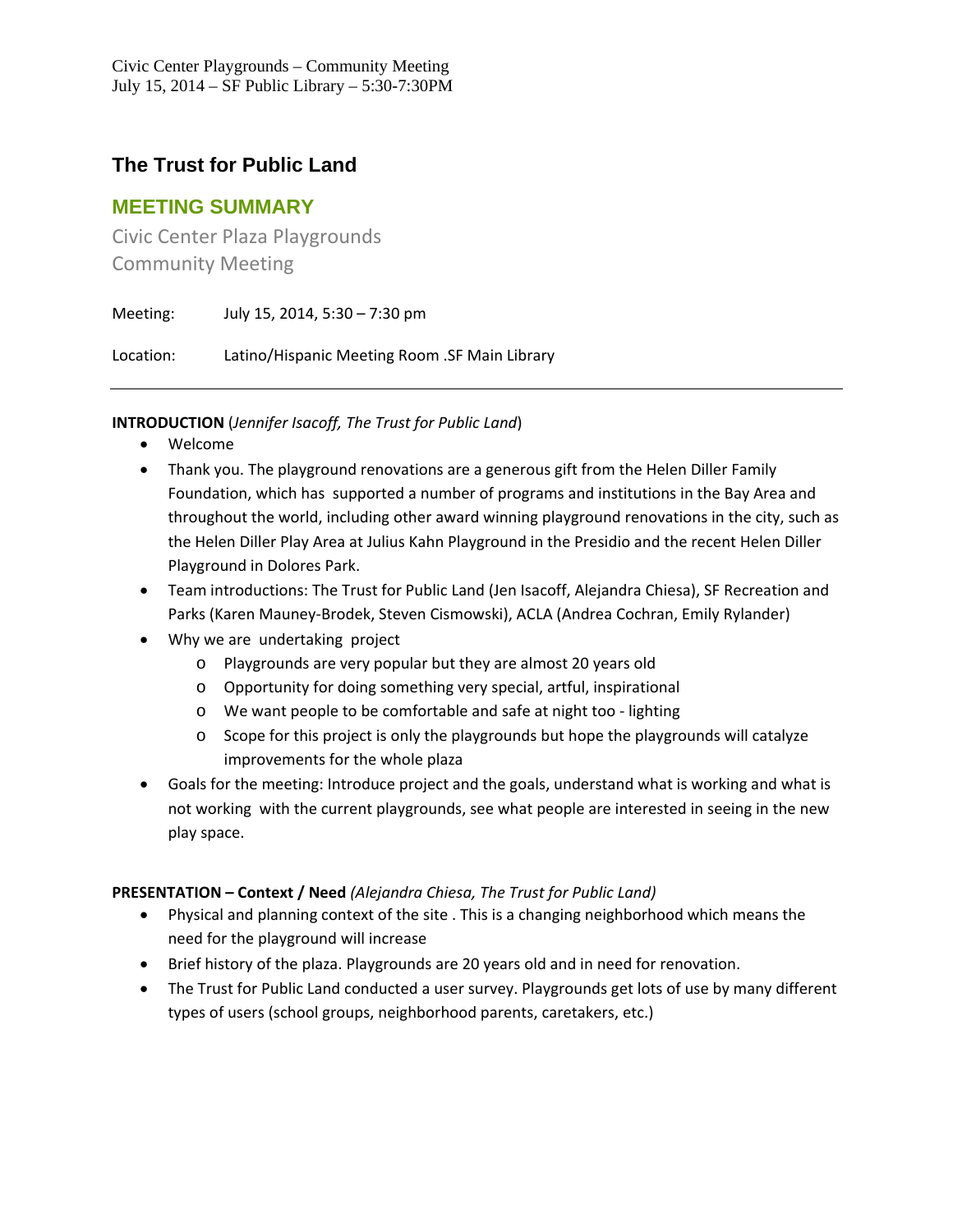### **DISCUSSION / WORK SESSION** *(Alejandra Chiesa, The Trust for Public Land)*

Divided workshop attendees in groups to discuss each of the following topics. The discussion was guided by boards where people recorded their thoughts

- What do you like about the playgrounds
- What don't you like about the playgrounds
- What is the most evocative play experience you remember from childhood?

#### **Summary from Group Discussions**

#### *Likes*

- Location close to key destinations (Library, Museum, etc).
- Cross programming ability with Museum, Library, Theater. Nice to go there with families or for a break
- Having lots of seating. Seating is well used and has been full on multiple occasions
- Bench design that discourages people from sleeping on them
- Having a fence/enclosure consider enlarging the fence area to push some uses away more
- North playground good for little kids
- Swings and tire swings
- Rubber surfacing (no sand)
- North playground feels secure and safe, can leave stroller and bags
- Having different levels of play
- Slower pace
- Event space observing
- Children are exposed to poverty and this opens the door for important conversations
- Diverse crowd tourists, people from neighborhood, all coming together
- South playground is better for above toddler age children
- Swings and Tire swing

#### *Dislikes*

- Vent structures
- Homeless
- Safety-location cuts across two police stations
- Stand-alone bathrooms
- Poor lighting
- Splinters
- No garbage cans
- Not enough swings.
- Only two baby swings- not enough for the number of kids
- No gathering space (need for about 16 to 24 children)
- No picnic tables
- Negative activities near stairs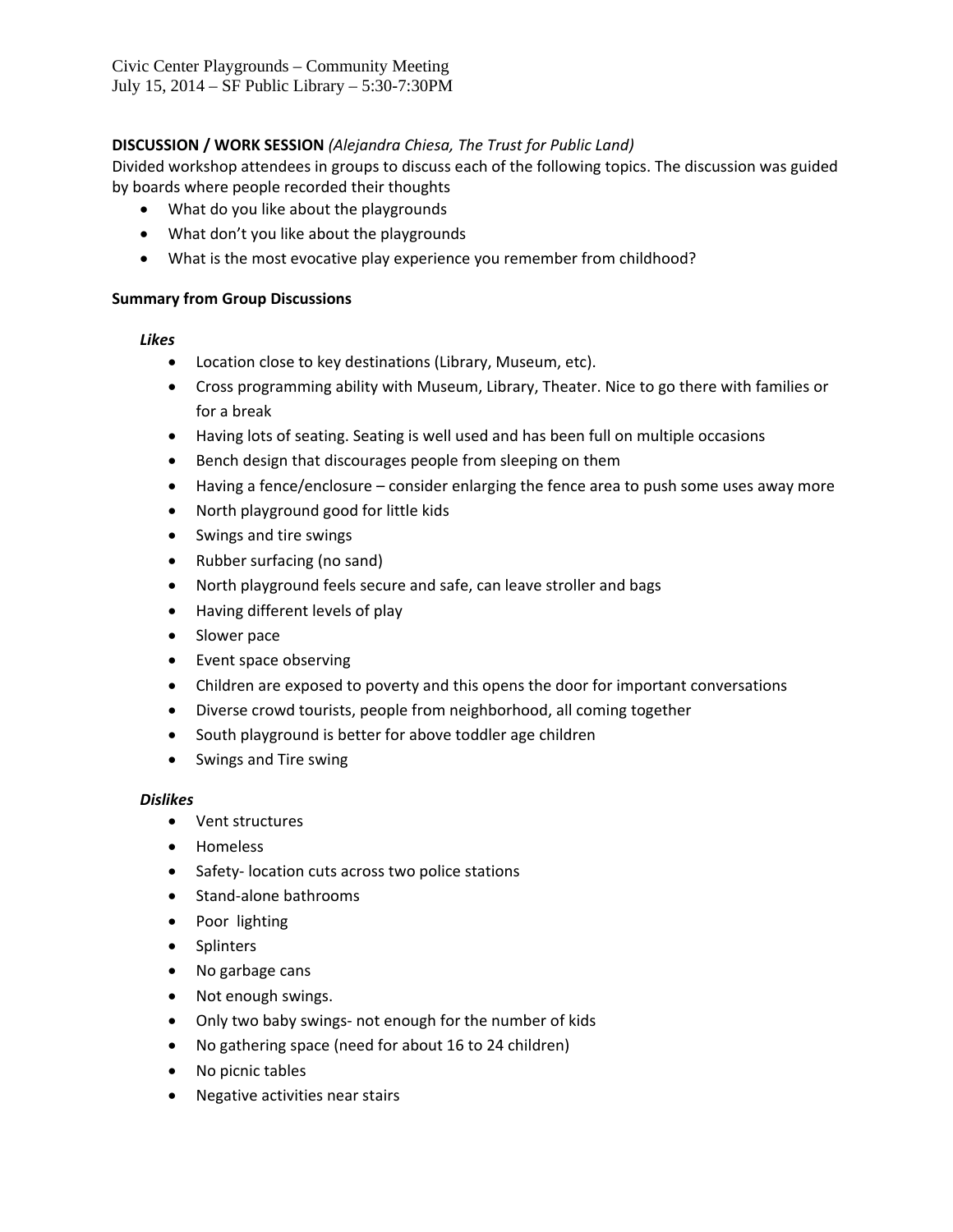Civic Center Playgrounds – Community Meeting July 15, 2014 – SF Public Library – 5:30-7:30PM

- Swings too close to play structure
- No shade-too hot
- Large groups‐problem for small children suggest signage for age separation
- Bird poop on rubber surfacing
- Not enough swings- need more for small children
- There is no water drinking fountain inside the play area
- Gap behind the benches is muddy and likely filled with urine. However it is still where kids want to go.
- Not very small kid friendly (pre-toddler) parents have to be hands on with younger kids)
- No signage designating age restrictions
- The fence is too low for safety from snatchers
- No grass at South playground
- Space is small

#### *Suggestions*

- Is there a way to get Exploratorium involved?
- Position entrance to make it difficult to have homeless avoid the police, keep corners open, meet with police
- Maybe have a playground monitor during peak times
- Needs signage –use conflicts, e.g. discouraging very large groups (school field trips)
- Performance space needed
- Explore possibility of moving play equipment into larger areas
- Trees that can be walked on like at the SF zoo
- Work out stations at each corner of the park, each different.
- Colorful benches

#### *Memorable childhood play experiences (summarized)*

- Rolling down on a slope in Portsmouth Square open grassy area to roll down
- Swinging (long rope swing, tire and bucket swings, trashcan lid rope swing)
- Swinging at the drive in before the movie
- Trying to outswing my friends
- Exercise running, climbing, jumping off swings
- Jumping in leaves
- Climbing (dome, trees, up the slide instead of down, monkey bars)
- Hanging upside down
- Skating
- Jumping rope
- Sliding (racing down the slides and playing tag, concrete cardboard box slide, really fast slides)
- Seesaws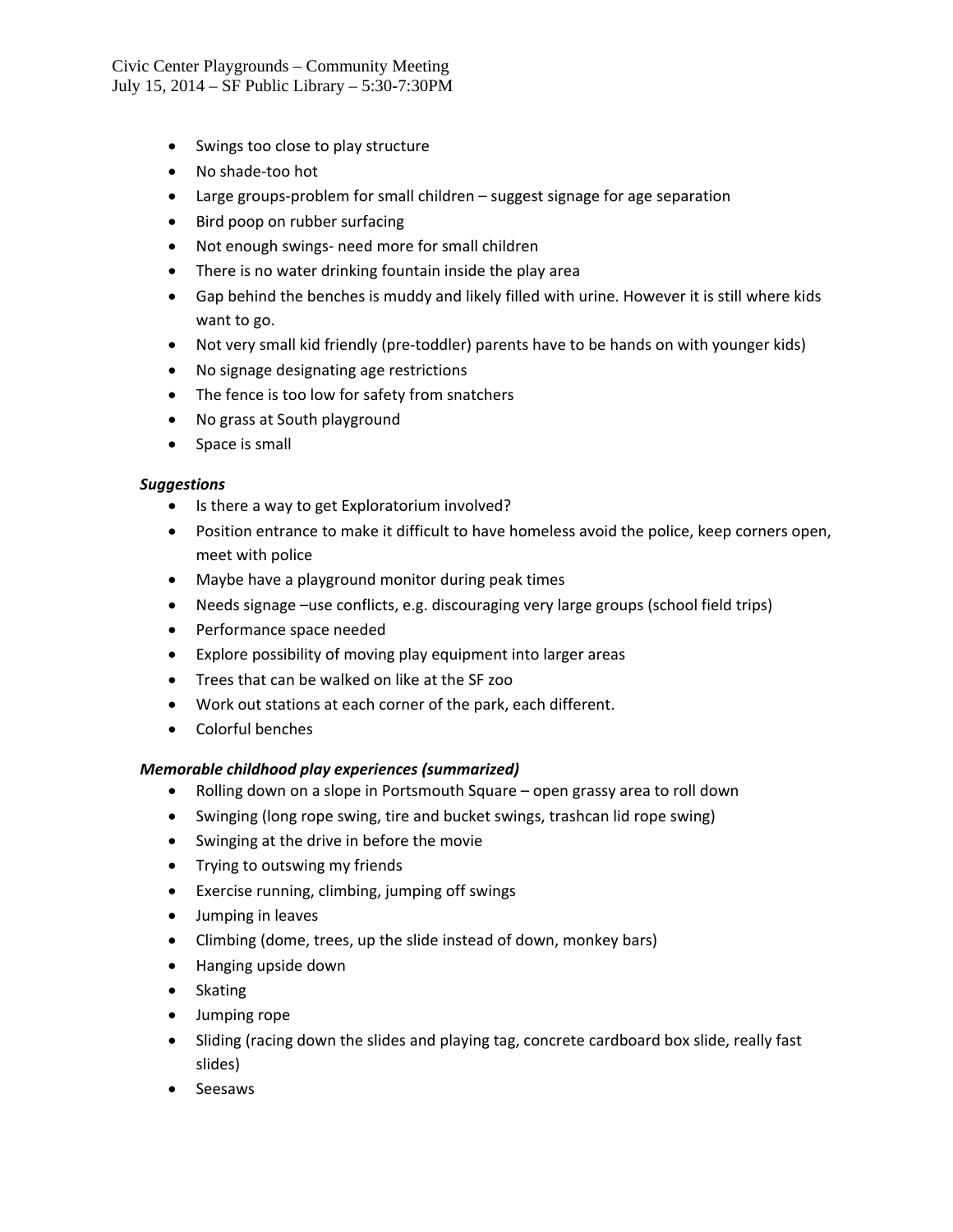Civic Center Playgrounds – Community Meeting July 15, 2014 – SF Public Library – 5:30-7:30PM

- Running across bridges
- Learning to bike first touch of freedom
- Drawing with chalk
- Building and making things (Imagination-building forts, castles, spaceships out of recycled boxes, build boats and let them go
- Sensory experiences (finding bugs, learning how plants grow)
- Playing with snow
- Spending all day and night eating loquats
- Wandering in open land
- Exploring outside with grass and trees
- Running in water at the beach / swimming holes
- Frogging
- Logs and nature play
- Jumping on rocks across a creek
- Bubble machine
- Maze
- Noise/ clatter bridge playground like a ship
- Playing games (hot lava game, kickball, 4-square, Hide and go seek, Hopscotch)
- Watching planes at Crissy field
- Neighborhood scavenger hunts
- Running around role playing
- Playing pirates on the see saws (flexible equipment as vehicle for imagination and adventure)
- Glen park summer camps
- Sitting at stern grove
- Playground as a space for learning how to make moral decisions (grew up in Richmond‐ found a wallet and figure out how to return it to the owner)
- Bird fell and died and children had gathered around to bury it and give it a funeral (connection to nature)
- Playground as a place to feel safe to meet people (met best friend at a playground and learned how to roller skate)

#### **PRESENTATION – Experience of Play** *(Emily Rylander, ACLA)*

- Talked about the experience of play
- Showed precedents to provide inspiration.

#### **QUESTIONS**

Questions from Attendees: Q: is ADA part of this? A: yes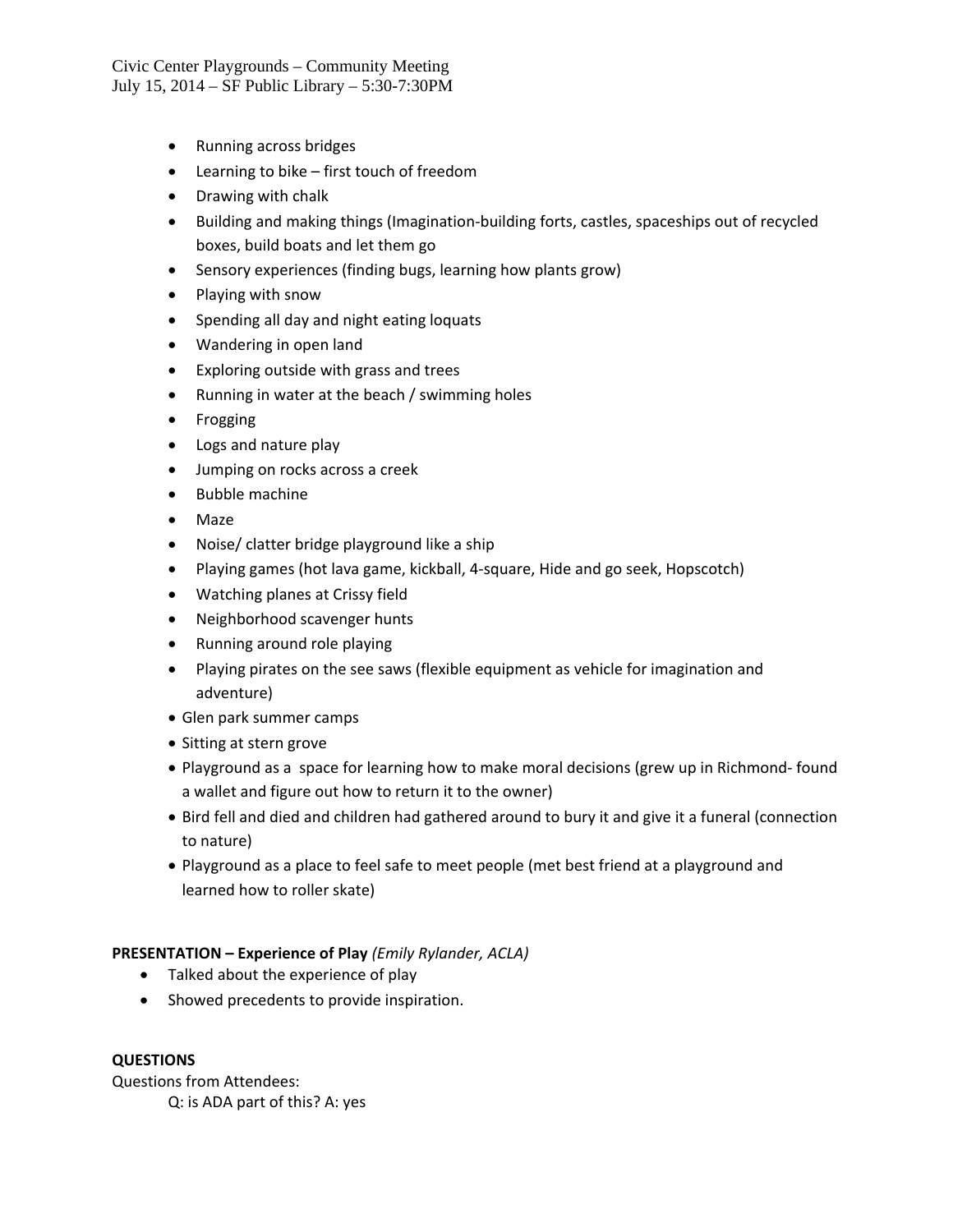Q: Pre-teens we still want to include them. Can this demographic be accommodated?

Q: How to give very young kids and pre‐teens/teens a place to enjoy as well?

Q: What is the project timeline? A: 2 more community meetings end of September and end of October, concept design by November, detail design and construction by 2017

Q: How complex can this playground be? How much imagination can go into it? Can it be as complex as the playground at the SF zoo? A: Yes.

Q: Can the two areas connect? How can they relate to each other? A: Probably not physically, but hopefully there will be a connection built into the design somehow

Q: A lot of manufactured elements in the presentation – likes the artful space – but wants to know how to reflect natural environment, too. Everything in the neighborhood is so built up it would be a refreshing contrast for something to be less manufactured.

Q: As an iconic place in the city – how to make it reflect San Francisco and be unique to the city.

#### **BRAINSTORM**

How to make it reflect San Francisco and be unique to the City included the following words from attendees:

- o Crooked Street‐Lombard
- o Bridges
- o Coit Tower
- o Trans Am. Building
- o Cable Car
- o Hills
- o Civic gathering
- o City Hall
- o Culture
- o Music
- o Ballet
- o History
- o Neighborhoods
- o Chinatown, Japantown
- o Beach
- o Ocean
- o Seals
- o Embarcadero
- o Pier 39
- o Street art
- o Festivals
- o Pigeons
- o A place to doodle: chalk area for kids
- o UN Plaza
- o Major peace accords
- o Multicultural (45 languages)
- o Incorporating art/mural